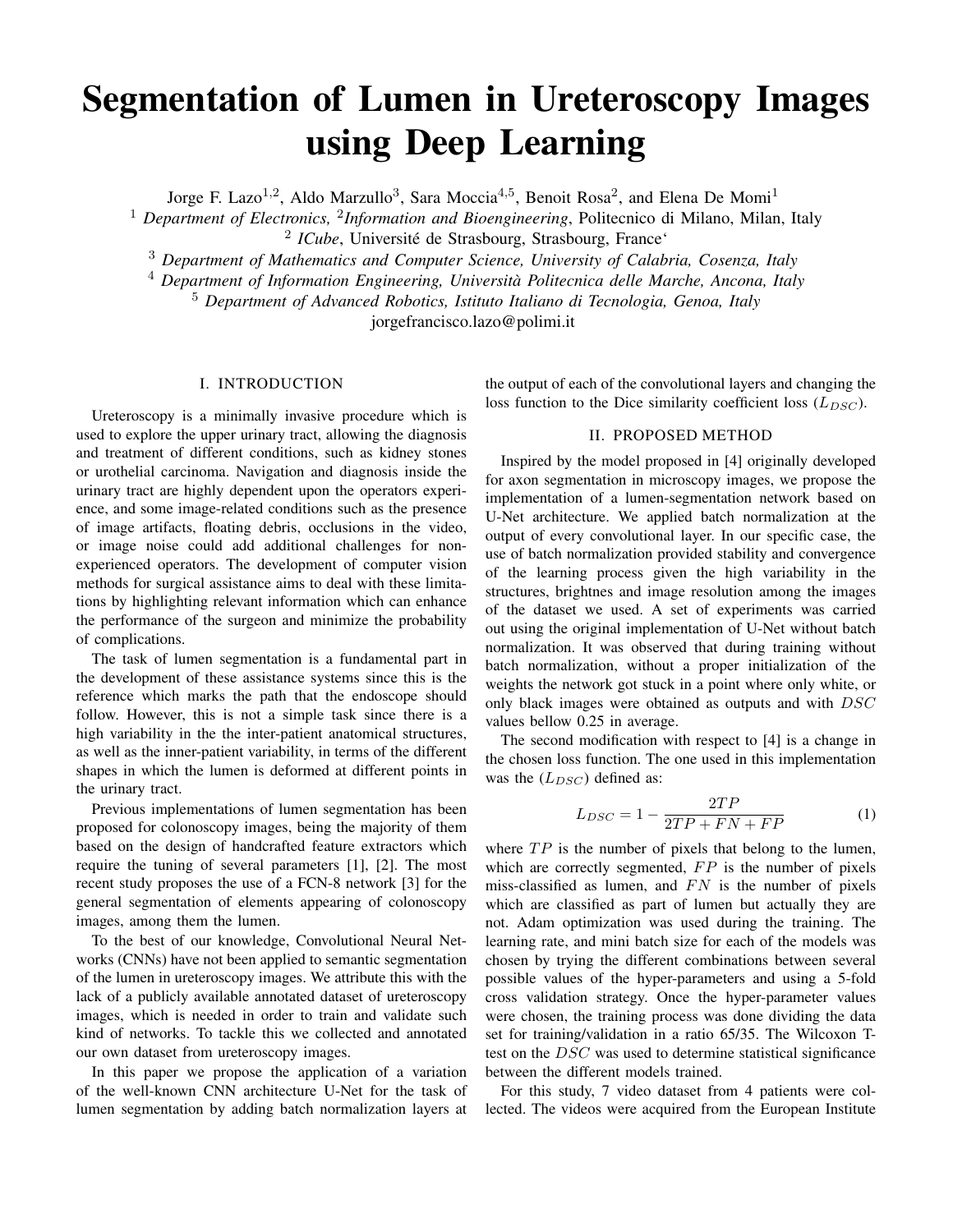

Fig. 1: Sample of results obtained using U-Net with BN with its respective DSC score. The colors in the Overlay images are as follows, TP: Green, FP: purple, FN: Blue, TN: Black.

of Oncology (IEO) at Milan, Italy and the KU Leuven University Hospital. All patients gave their informed consent for data collection and use of it for research. The data collection followed the ethical protocol approved by the IEO and in accordance with the Helsinky Declaration. The videos are from ureteroscopy procedures targeting upper tract tumor ablation and kidney stone removal. From these videos, a total number of 1,445 frames were extracted and manually annotated using our own GUI developed in Matlab for this purpose. The videoframes from patient one were set apart to be used as test dataset. We compare the obtained results with the FCN-8 architecture that has been used for lumen segmentation in colonoscopy images [5].

The performance metrics chosen to quantitatively evaluate the results, were the  $DSC$ , the Precision ( $Prec$ ) and Recall  $(Rec)$ , which are defined as

$$
DSC = 1 - L_{DSC} \tag{2}
$$

$$
Prec = \frac{TP}{TP + FP}
$$
 (3)

$$
Rec = \frac{TP}{TP + FN}
$$
 (4)

### III. RESULTS AND DISCUSSION

The boxplots of the *DSC* are depicted in Fig. 2. From these result is possible to see that U-Net has the best performance overall. The average values of  $DSC$ ,  $Prec$  and  $Rec$  for this network were of 0.65, 0.48 and 0.82 respectively. In comparison with FCN-8 in the gray-scale dataset U-Net achieves a DSC 0.25 better than the FCN-8 network ( $p<0.05$ ) and in the case of the RGB dataset achieves an average value  $0.18$  ( $p < 0.01$ ) better than FCN-8. In general for both models it was seen that the training in gray-scale images achieve



Fig. 2: Box plots of DSC obtained with the different CNNs tested.

better results among the same models. In the case of U-Net a difference of  $14\%$  was observed ( $p<0.001$ ) while in the case of FCN-8 the difference was of  $7\%$  (p<0.05). This might be related to the color-space itself of the dataset. Considering that the gray-scale image dataset might have enough information to perform the binary classification of pixels into lumen and no-lumen, the addition of two channels would require the adjustment of more parameters, which implicitly would require a higher amount of data. Some sample of the segmented images are depicted in Fig. 1

## IV. CONCLUSION

In this paper, we addressed the task of lumen segmentation in the ureter, for this purpose we proposed the implementation of a Deep CNN. The network used consisted of a standard version of U-Net with the addition of batch normalization at the output of each of the convolutional layers. The method was tested in different image spaces finding that for this task the network performs better in gray-scale images and then compare with a FCN-8 model which previously has been used for lumen segmentation in colonoscopy images. We show that the network performs better than the previous model implemented for this task. This demonstrates that it could be a suitable model for further development in the task of lumen segmentation of the ureter.

### ACKNOWLEDGEMENT

This work was supported by the ATLAS project. This project has received funding from the European Union's Horizon 2020 research and innovation programme under the Marie Skłodowska-Curie grant agreement No. 813782.

#### **REFERENCES**

- [1] G. Gallo and A. Torrisi, "Lumen detection in endoscopic images: a boosting classification approach," *International Journal On Advances in Intelligent Systems*, vol. 5, no. 1, 2012.
- [2] D. Wang, X. Xie, G. Li, Z. Yin, and Z. Wang, "A lumen detection-based intestinal direction vector acquisition method for wireless endoscopy systems," *IEEE Transactions on Biomedical Engineering*, vol. 62, no. 3, pp. 807–819, 2014.
- [3] J. Verma, M. Nath, P. Tripathi, and K. Saini, "Analysis and identification of kidney stone using k th nearest neighbour (knn) and support vector machine (svm) classification techniques," *Pattern Recognition and Image Analysis*, vol. 27, no. 3, pp. 574–580, 2017.